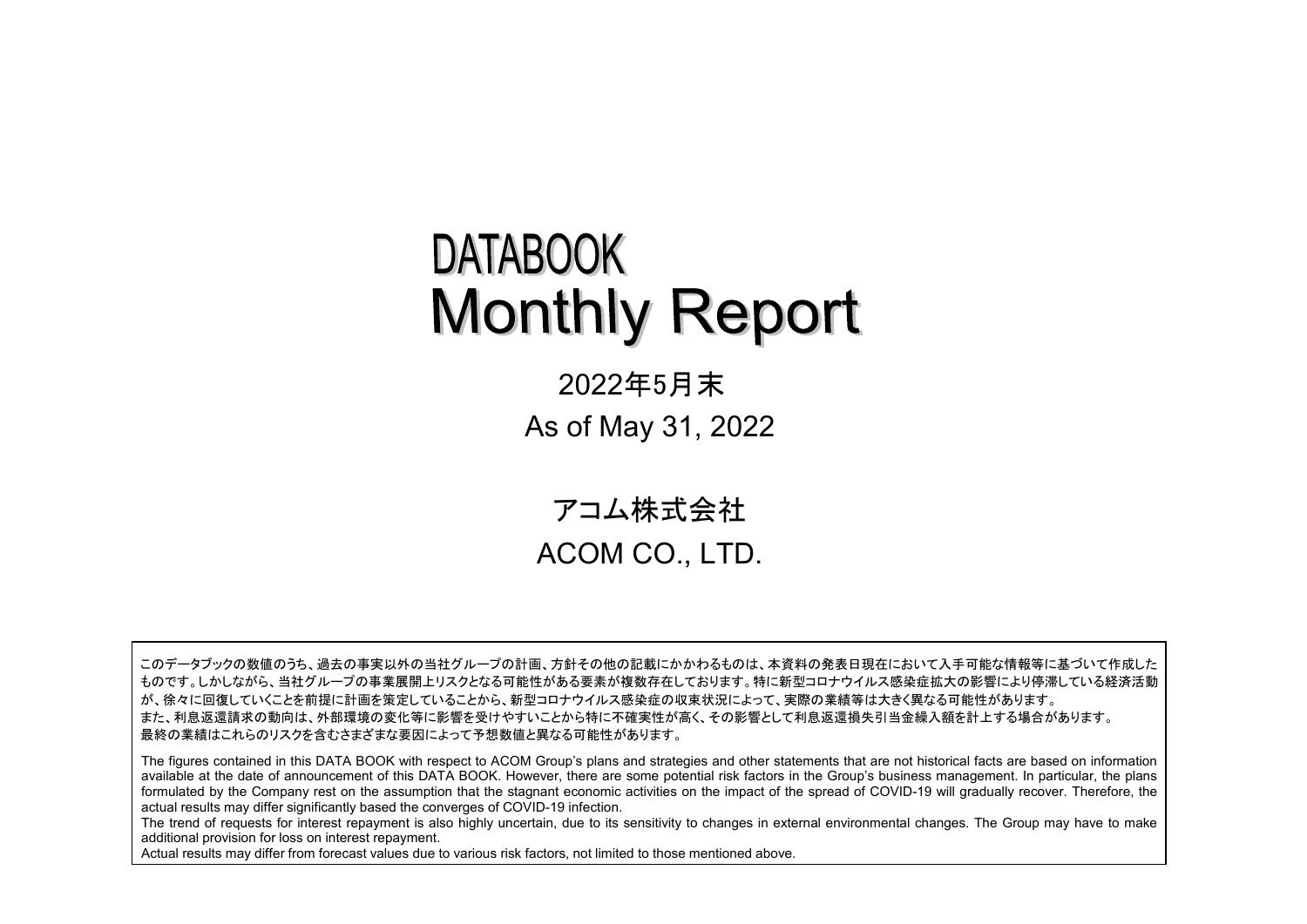# 1. 事業別営業債権残高 Receivables Outstanding by Segment

|                              |                                                                                    |         | 2023/3  |         |         |        |         |         |        |     |       |       |     |       |       | 2023年3月期 |       |       |     |       |       |         |         |
|------------------------------|------------------------------------------------------------------------------------|---------|---------|---------|---------|--------|---------|---------|--------|-----|-------|-------|-----|-------|-------|----------|-------|-------|-----|-------|-------|---------|---------|
|                              |                                                                                    | 2022/3  |         | 4月      |         |        | 5月      |         |        | 6月  |       |       | 7月  |       |       | 8月       |       |       | 9月  |       |       | 計画      |         |
|                              |                                                                                    |         | 前期比     | Apr     | 前年同月比   | 前期末比   | May     | 前年同月比   | 前期末比   | Jun | 前年同月比 | 前期末比  | Jul | 前年同月比 | 前期末比  | Aug      | 前年同月比 | 前期末比  | Sep | 前年同月比 | 前期末比  | Mar(E)  | 前期比     |
|                              |                                                                                    |         | YOY %   |         | YOY %   | YTD %  |         | YOY %   | YTD %  |     | YOY % | YTD % |     | YOY % | YTD % |          | YOY % | YTD % |     | YOY % | YTD % |         | YOY %   |
| (百万円)<br>ローン・クレジットカード事業      | Loan and Credit Card Business (Millions of yen)                                    | 871,118 | 1.0     | 873,120 | 1.2     | 0.2    | 879,830 | 1.6     | 1.0    |     |       |       |     |       |       |          |       |       |     |       |       | 908,000 | 4.2     |
| ローン事業                        | Loan Business                                                                      | 783,155 | $-0.1$  | 784,559 | 0.1     | 0.2    | 789,837 | 0.4     | 0.9    |     |       |       |     |       |       |          |       |       |     |       |       | 802,800 | 2.5     |
| 無担保ローン                       | Unsecured Loans                                                                    | 780,183 | 0.0     | 781,619 | 0.2     | 0.2    | 786,931 | 0.5     | 0.9    |     |       |       |     |       |       |          |       |       |     |       |       | 800,400 | 2.6     |
| 消費者向け                        | Consumers                                                                          | 780,181 | 0.0     | 781,617 | 0.2     | 0.2    | 786,929 | 0.5     | 0.9    |     |       |       |     |       |       |          |       |       |     |       |       | 800,400 | 2.6     |
| 有担保ローン                       | Secured Loans                                                                      | 2,972   | $-16.9$ | 2,940   | $-16.7$ | $-1.1$ | 2,905   | $-16.7$ | $-2.2$ |     |       |       |     |       |       |          |       |       |     |       |       | 2,400   | $-19.2$ |
| クレジットカード事業                   | <b>Credit Card Business</b>                                                        | 87,962  | 11.6    | 88,560  | 11.9    | 0.7    | 89,993  | 12.8    | 2.3    |     |       |       |     |       |       |          |       |       |     |       |       | 105,200 | 19.6    |
| 1口座当たり貸付単価<br>[消費者向け無担保(千円)] | Average Balance of Unsecured Loans for<br>Consumers per Account (Thousands of yen) | 514     | $-1.0$  | 514     | $-1.0$  | 0.0    | 515     | $-0.8$  | 0.2    |     |       |       |     |       |       |          |       |       |     |       |       | 514     | 0.0     |

# 2. 利用者数 Number of Customer Accounts

|                                                  |                          |           |         |           |                                                 |        |                                                                        |         |        |     |       |       | 2022/3 |       |       |     |       |       |     |       |       | 2023年3月期  |         |
|--------------------------------------------------|--------------------------|-----------|---------|-----------|-------------------------------------------------|--------|------------------------------------------------------------------------|---------|--------|-----|-------|-------|--------|-------|-------|-----|-------|-------|-----|-------|-------|-----------|---------|
|                                                  |                          | 2022/3    |         | 4月        |                                                 |        | 5月                                                                     |         |        | 6月  |       |       | 7月     |       |       | 8月  |       |       | 9月  |       |       | 計画        |         |
|                                                  |                          |           | 前期比     | Apr       | 前年同月比                                           | 前期末比   | May                                                                    | 前年同月比   | 前期末比   | Jun | 前年同月比 | 前期末比  | Jul    | 前年同月比 | 前期末比  | Aug | 前年同月比 | 前期末比  | Sep | 前年同月比 | 前期末比  | Mar(E)    | 前期比     |
|                                                  |                          |           | YOY %   |           | YOY %                                           | YTD %  |                                                                        | YOY %   | YTD %  |     | YOY % | YTD % |        | YOY % | YTD % |     | YOY % | YTD % |     | YOY % | YTD % |           | YOY %   |
| ローン事業                                            | (件) Loan Business        | 1,516,101 | 0.9     | 1,519,171 | 1.1                                             | 0.2    | 1,529,034                                                              | 1.3     | 0.9    |     |       |       |        |       |       |     |       |       |     |       |       | 1,556,400 | 2.7     |
| 無担保ローン                                           | Unsecured Loans          | 1,514,981 | 0.9     | 1,518,063 | 1.1                                             | 0.2    | 1,527,944                                                              | 1.3     | 0.9    |     |       |       |        |       |       |     |       |       |     |       |       | 1,555,500 | 2.7     |
| 消費者向け                                            | Consumers                | 1,514,979 | 0.9     | 1,518,061 | 1.1                                             | 0.2    | 1,527,942                                                              | 1.3     | 0.9    |     |       |       |        |       |       |     |       |       |     |       |       | 1,555,500 | 2.7     |
| 有担保ローン                                           | Secured Loans            | 1,120     | $-17.1$ | 1.108     | $-16.8$                                         | $-1.1$ | 1,090                                                                  | $-17.0$ | $-2.7$ |     |       |       |        |       |       |     |       |       |     |       |       | 900       | $-19.6$ |
| クレジットカード事業                                       | (名) Credit Card Business | 500,298   | 9.6     | 507,173   | 10.7                                            | 1.4    | 516,124                                                                | 12.2    | 3.2    |     |       |       |        |       |       |     |       |       |     |       |       | 603,800   | 20.7    |
| (注1)ローン事業:営業貸付金残高を有する口座数<br>(注2)クレジットカード事業:有効会員数 |                          |           |         |           | 2: Credit card business: Number of cardholders. |        | Notes 1: Loan business: Number of loan accounts with loans receivable. |         |        |     |       |       |        |       |       |     |       |       |     |       |       |           |         |